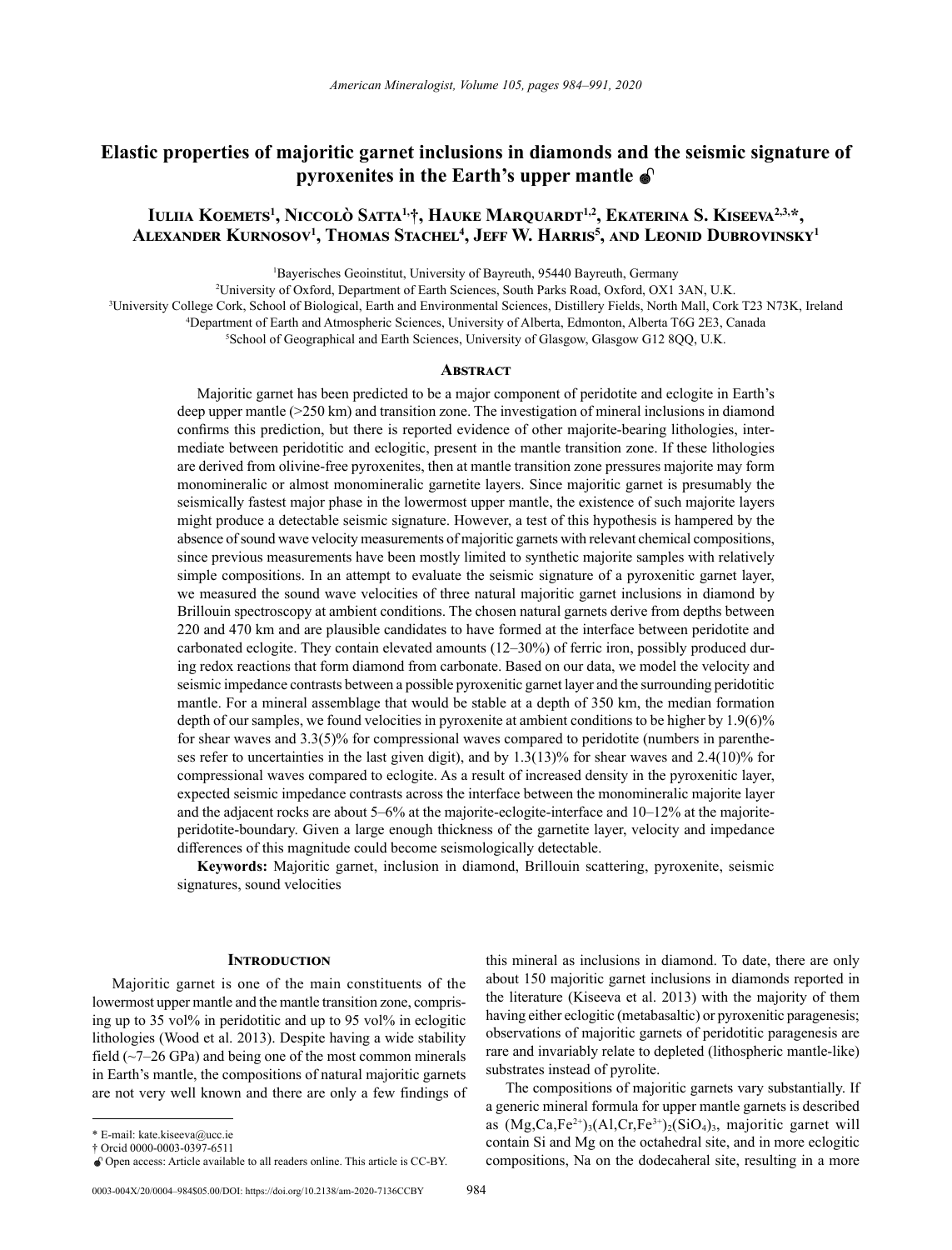complicated solid solution (Na,Mg,Ca,Fe<sup>2+</sup>)<sub>3</sub>(Al,Cr,Fe<sup>3+</sup>,Si,Mg)<sub>2</sub>  $(SiO<sub>4</sub>)<sub>3</sub>$ . Monovalent Na is charge-balanced through the coupled substitution:  $Na^+ + Si^{4+} = Al^{3+} + Mg^{2+}$ . In Na-poor compositions, a more divalent cation-rich (Mg, Ca,  $Fe<sup>2+</sup>$ ) majoritic garnet is formed, following the substitution:  $Si^{4+} + M^{2+} = 2Al^{3+}$ , where  $M^{2+}$  is usually Mg.

With increasing depth, the stabilization of more ferric ironrich andradite  $[Ca_3Fe_2(SiO_4)_3]$  and/or skiagite  $[Fe_3Fe_2(SiO_4)_3]$ components occur at the expense of Al-rich pyrope and almandine (Woodland and O'Neill 1993; Kiseeva et al. 2018). In their recent study on majoritic inclusions in diamond, Kiseeva et al. (2018) showed that the amount of ferric iron in majorites increases from molar  $Fe^{3+}/(Fe^{3+}+Fe^{2+})$  of 0.08 at approximately 240 km depth to 0.30 at approximately 500 km depth.

The deepest majorites, derived from the transition zone, are of pyroxenitic origin (Kiseeva et al. 2013, 2016). There are several mechanisms proposed that result in the formation of pyroxenitic lithologies, one of them being through the interaction of mantle peridotite with eclogite, or eclogite-derived melts, the latter introduced into the mantle by subduction (Yaxley and Green 1998; Thomson et al. 2016). In their study on peridotite-eclogite interaction, Kiseeva et al. (2016) showed that pyroxenitic garnet will crystallize as a monomineralic layer at the reaction boundary between peridotite and a carbonated eclogite. Thomson et al. (2016) studied the products of peridotite interaction with carbonatitic melt produced by melting of carbonated subducted crust and showed that the compositions of the resulting majoritic garnets were also broadly pyroxenitic. These authors further suggested that, due to highly reducing conditions in the lowermost upper mantle and the mantle transition zone, the carbonatitic melts will also produce diamond upon reaction with ambient pyrolitic mantle (Rohrbach and Schmidt 2011). Thus, if such scenarios are common and subducting slabs indeed expel pulses of low-degree melts upon their descent into the deep mantle (e.g., Thomson et al. 2016), monomineralic lenses of garnetite and/or olivine-free pyroxenite are expected to form along the reaction fronts. At pressures exceeding the stability of pyroxenes, majoritic garnet of broadly pyroxenitic composition may be the only mineral present in the reaction zones, possibly accompanied by small amounts of stishovite or olivine/wadsleyite, depending on the bulk-rock composition (Fig. 1). Although peridotite-eclogite interaction in the presence of carbonatitic melts is a plausible scenario of pyroxenite formation in the upper mantle and the mantle transition zone, other mechanisms should not be disregarded. Hirschmann and Stolper (1996) list several processes leading to pyroxenite formation in the asthenosphere, among which subduction of oceanic crust and veined oceanic lithosphere, delamination of continental crust and subcontinental mantle, exhumation of the mantle wedge material, and metamorphic segregation. Furthermore, the authors suggest that pyroxenites may constitute 2–5% of the upper mantle, being present in the form of layers and lenses within mantle peridotites. If this material is transported to larger depths, outside of the stability field of pyroxene, the pyroxenitic layers of various compositions will be transformed into layers of pure garnetite (in compositions closer to eclogite) and garnet and olivine (in compositions closer to peridotite). Using the database of majoritic inclusions in diamonds, Kiseeva et al. (2016) recalculated the composition of parental lithology



**Figure 1.** Sketch across 100–500 km depth with phase proportions in basaltic (eclogitic) and pyrolytic bulk compositions. With increasing depth, pyroxene increasingly dissolves in the garnet structure. This transition is strongly composition dependent, and the complete disappearance of clinopyroxene from the system was reported at pressures between 13 and 26 GPa. Upon clinopyroxene-out, the rocks convert to wadsleyite-majorite garnet in peridotitic assemblages or nearmonomineralic garnetite (with small amounts of stishovite) in eclogitic or olivine-free pyroxenitic assemblages. Stability fields from Stixrude and Lithgow-Bertelloni (2005) and Ringwood (1991).

for ~80 majoritic inclusions, concluding that they span a wide range of intermediate compositions between typical eclogite and peridotite, from ~90% eclogite to 70% peridotite, and that most of them could have derived from monomineralic garnetite, without having been in equilibrium with a clinopyroxene. This confirms the potential for the presence of monomineralic garnetite layers in the lowermost upper mantle and transition zone. However, neither the shapes and sizes of the garnetite bodies nor their abundance in the mantle are known.

One way to enable the hypothesis of the presence of garnetite layers of pyroxenitic composition in the mantle transition zone to be tested is through an investigation of the expected seismic signature of such majoritic garnets. Because the pyroxene-garnet transition is gradual and occurs over a large pressure interval, there is no seismic discontinuity associated with the formation of majoritic garnet. However, due to its large modal abundance, majoritic garnet can have a profound effect on sound velocities and cause high velocity gradients in the transition zone (Irifune 1987).

Multiple studies on elastic properties of upper mantle garnet end-members have shown that compressional wave  $(V_p)$  and shear-wave velocities  $(V_s)$  are strongly composition-dependent and substantially differ between the garnet end-members ( $V<sub>s</sub>$  = 4.6–5.5 km/s and  $V_p = 8.3-9.3$  km/s) (Wang and Ji 2001). It is, however, not well known how variations in composition affect sound velocities of majoritic garnet (Irifune et al. 2008). There are only a few studies of elastic properties of majoritic garnets, with most of them being conducted on synthetic samples, investigating either end-members or relatively simple solid-solutions (e.g., Sinogeikin and Bass 2002; Irifune et al. 2008; Murakami et al. 2008; Pamato et al. 2016; Vasiukov et al. 2018; Liu et al. 2019; Sanchez-Valle et al. 2019). The scarcity of sound wave velocity data on natural majorites is due to the rarity of samples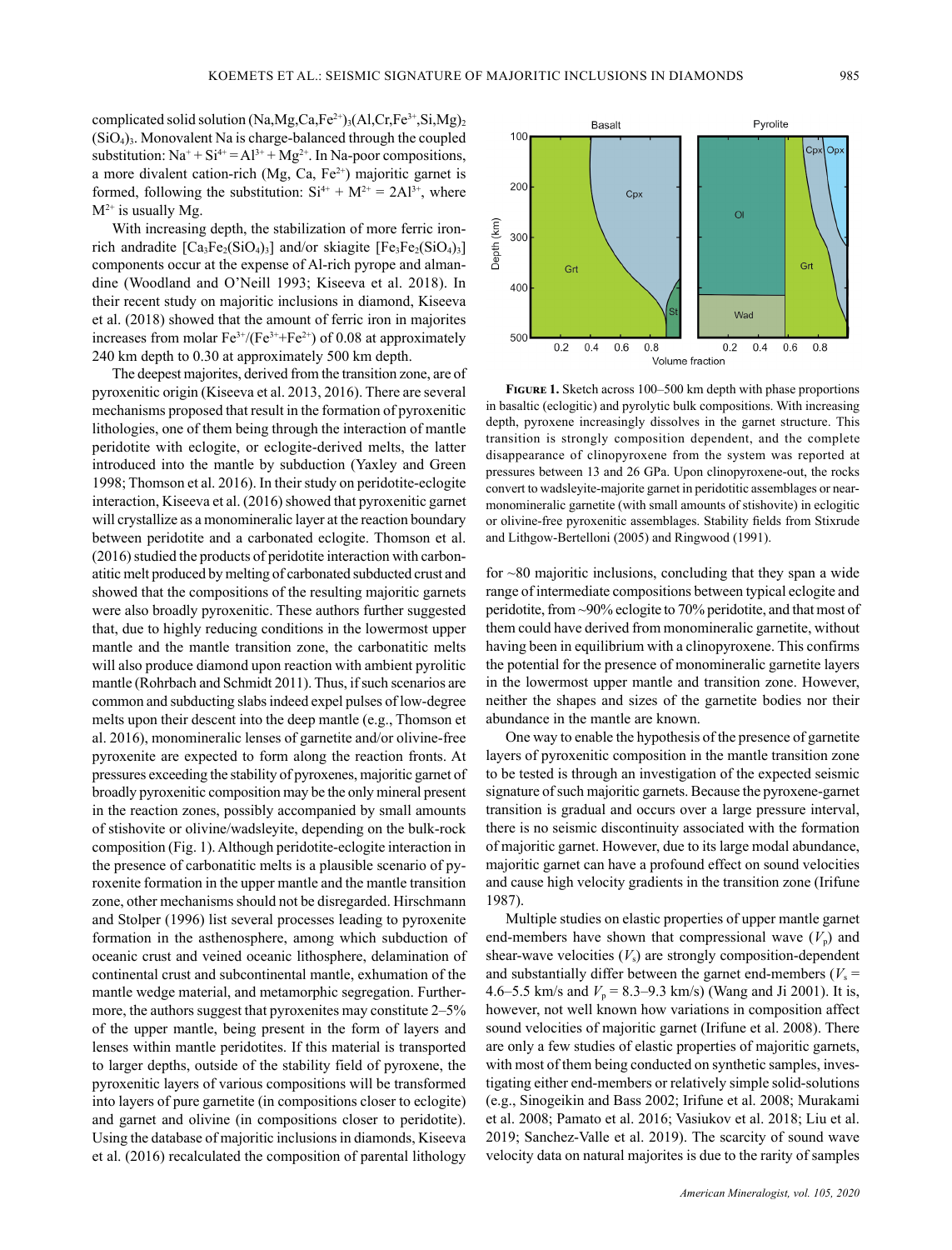|                                                                                                                                                                                                                                                               |       | Pyrope $Mg_3 Al_2(SiO_4)$ , Andradite Ca <sub>3</sub> Fe <sub>2</sub> (SiO <sub>4</sub> ) <sub>3</sub> | Na-maiorite Na <sub>2</sub> MgSi <sub>5</sub> O <sub>12</sub> |       | Almandine Fe <sub>3</sub> Al <sub>2</sub> (SiO <sub>4</sub> ) <sub>3</sub> Mg-Majorite Mg <sub>3</sub> (MgSi)(SiO <sub>4</sub> ) <sub>3</sub> Grossular Ca <sub>3</sub> Al <sub>2</sub> (SiO <sub>4</sub> ) <sub>3</sub> |       |  |
|---------------------------------------------------------------------------------------------------------------------------------------------------------------------------------------------------------------------------------------------------------------|-------|--------------------------------------------------------------------------------------------------------|---------------------------------------------------------------|-------|--------------------------------------------------------------------------------------------------------------------------------------------------------------------------------------------------------------------------|-------|--|
| 37b                                                                                                                                                                                                                                                           | 0.524 | 0.047                                                                                                  | 0.010                                                         | 0.230 | 0.062                                                                                                                                                                                                                    | 0.120 |  |
| 39a                                                                                                                                                                                                                                                           | 0.379 | 0.066                                                                                                  | 0.026                                                         | 0.177 | 0.264                                                                                                                                                                                                                    | 0.082 |  |
| 55a                                                                                                                                                                                                                                                           | 0.265 | 0.084                                                                                                  | 0.030                                                         | 0.130 | 0.381                                                                                                                                                                                                                    | 0.104 |  |
| Notes: For chemical composition in wt% oxides, see Supplemental Table S1. For simplicity, Na-majorite was omitted from sound velocity calculations with the sums<br>normalized to 100%. Based on EPMA data, uncertainties on the values are no higher than 5% |       |                                                                                                        |                                                               |       |                                                                                                                                                                                                                          |       |  |

**Table 1.** Normalized molar fractions of studied majoritic inclusions in diamonds

and very small crystal sizes  $(\leq 200 \text{ }\mu\text{m})$ .

To date, elasticity measurements of natural majorites were only obtained on Mg-rich polycrystalline samples from the Catherwood meteorite, with no data being available for natural single-crystal majorites (Kavner et al. 2000; Sinogeikin and Bass 2002).

Given the role of majoritic garnet as a rock-forming mineral in the Earth's mantle at depths of ~300–750 km, and as a key host for a wide array of both compatible and incompatible elements, the purpose of this study is to determine the elastic properties of natural single-crystal majoritic garnets and to test whether garnetite layers, formed as a result of the pyroxenite–garnetite transformation at the pressures of the mantle transition zone could be seismically detectable.

## **Materials and methods**

# **Samples**

For this study, we selected three natural single-crystal majoritic garnet inclusions in diamonds (37B, 39A, and 55A) from the Jagersfontein kimberlite in South Africa (Supplemental<sup>1</sup> Table S1 and Table 1). The inclusions were about 100–200 μm in size and optically transparent (Fig. 2 and optical images in Kiseeva et al. 2018). For previous studies, the inclusions were separated from the host diamond, mounted in epoxy disks with 0.7 mm thickness supported by brass rings and then polished on one side. For Brillouin scattering measurements, the crystals were released from the initial epoxy and polished on both sides to a thickness of 50–30 μm.

The crystals were previously analyzed by electron microprobe for major element compositions (Tappert et al. 2005), by X-ray diffraction (XRD) for structure, and by synchrotron Mössbauer source (SMS) spectroscopy (beamline ID18 at the European Synchrotron Radiation Facility, Grenoble) for ferric-ferrous ratios (Kiseeva et al. 2018). The XRD analysis conducted at beamline P02 at PETRA III, Hamburg, confirmed the majorites as monophase single crystals (Kiseeva et al. 2018). Major element compositions, ferric-ferrous ratios and garnet components

> a) ntensity V bromeiC 100 µm

of the studied majorites are summarized in Table 1 and Supplemental<sup>1</sup> Table S1.

The studied majoritic garnets are of pyroxenitic composition and contain relatively high concentrations of CaO  $(5.7–7.3 \text{ wt\%})$ , but low Cr<sub>2</sub>O<sub>3</sub>  $(0.13–0.36)$ with up to 0.1–0.4 wt%  $Na<sub>2</sub>O$  and intermediate Mg# (0.70–0.81). Their ferric iron content is 12–30% of total iron, as opposed to 5–10% in the typical upper mantle garnets (Canil and O'Neill 1996; Kiseeva et al. 2018). More details about these inclusions and their host diamonds can be found in Tappert et al. (2005) and Kiseeva et al. (2018). The pressure of the last equilibration of these majorites was determined using the geobarometer of Beyer and Frost (2017) (Supplemental<sup>1</sup> Table S1). This geobarometer is based on experimentally synthesized garnetclinopyroxene pairs. However, given that the studied inclusions are single grains (no coexisting clinopyroxene inclusions), all clinopyroxene in the source regions may have already completely dissolved in garnet, rendering the calculated pressures minimum pressures (Beyer and Frost 2017).

The origins of these inclusions were previously addressed by studies of their oxygen isotope composition (Ickert et al. 2015) and the carbon isotope composition of their enclosing diamond (Tappert et al. 2005). These isotopic signatures suggest a subduction origin, which indicates that the studied majoritic garnets could be plausible candidates to have formed through the pyrolite-metabasalt interaction mechanism. Formation through the reaction of slab-derived carbonatitic melts and ambient mantle is supported by elevated amounts of ferric iron in majorite, possibly produced as oxidation of  $Fe^{2+}$  into  $Fe^{3+}$  upon reduction of carbon from carbonate into diamond (Kiseeva et al. 2018).

# **Brillouin scattering**

Elastic wave velocities were measured in forward symmetric scattering geometry (Whitfield et al. 1976; Speziale et al. 2014) using the Brillouin system at BGI Bayreuth. The wavelength of the (Nd:YVO4) laser light was 532 nm. The power of the incident beam measured before the sample was 30–60 mW. A multipath tandem Fabry-Perot interferometer (Lindsay et al. 1981) was used to solve Brillouin frequency shifts, and a single photon counting module was employed for signal detection, respectively.

Although uncertainties on measurements derived from signal-to-noise ratio are in general less than 1% (Table 2), due to the small size of the crystals and high risk of sample loss during sample preparation, the polished surfaces were relatively small in comparison to the thickness of the crystals. This causes occasional deviations from the perfect platelet scattering geometry that is required for Brillouin spectros-



**Figure 2.** (**a**) Optical microscope image of inclusion JF-55A, (**b**) Typical Brillouin spectrum of sample JF 55a.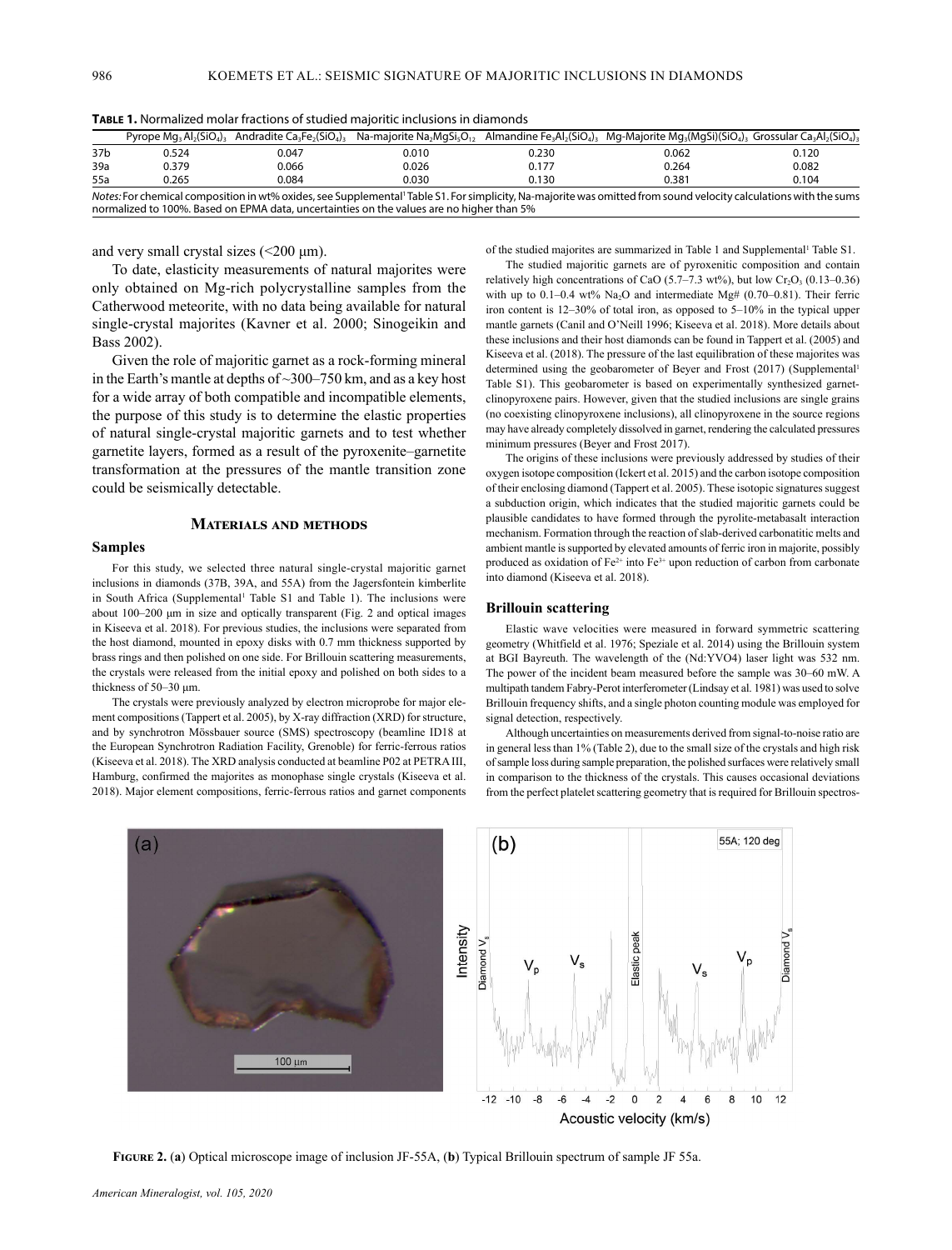**Table 2.** Measured acoustic wave velocities as function of rotation angle

|                    | 37b          |                    |                    | 39a          |                    |                    | 55a          |                    |
|--------------------|--------------|--------------------|--------------------|--------------|--------------------|--------------------|--------------|--------------------|
| Angle (°)          | $V_s$ (km/s) | $V_{\rm n}$ (km/s) | Angle (°)          | $V_s$ (km/s) | $V_{\rm n}$ (km/s) | Angle (°)          | $V_s$ (km/s) | $V_{\rm p}$ (km/s) |
| $\mathbf 0$        | 5.144(38)    | 8.776(14)          | 0                  | 4.962(8)     | 8.771(7)           | 0                  | 4.985(3)     | 8.849(9)           |
| 20                 | 5.079(10)    | 8.653(11)          | 20                 | 4.967(6)     | 8.746(7)           | 20                 | 5.127(3)     | 8.985(8)           |
| 40                 | 5.017(5)     | 8.863(8)           | 40                 | 4.944(4)     | 8.751(8)           | 40                 | 5.166(3)     | 9.108(8)           |
| 60                 | 5.045(32)    | 8.898(33)          | 60                 | 4.951(12)    | 8.779(19)          | 80                 | 5.095(3)     | 9.069(11)          |
| 70                 | 5.044(6)     | 8.928(8)           | 80                 | 4.921(21)    | 8.781(8)           | 120                | 5.07(21)     | 8.953(33)          |
| 80                 | 4.999(3)     | 8.895(8)           | 100                | 4.929(7)     | 8.692(14)          | 140                | 5.046(21)    | 8.926(33)          |
| 100                | 5.000(6)     | 8.846(14)          | 120                | 4.930(9)     | 8.711(15)          | 160                | 4.926(4)     | 8.825(11)          |
| 120                | 5.066(10)    | 8.921(14)          | 140                | 4.905(2)     | 8.755(6)           | 180                | 4.908(11)    | 8.742(21)          |
| 140                | 5.017(5)     | 8.827(8)           | 160                | 4.881(2)     | 8.711(8)           | $-10$              | 5.010(4)     | 8.937(14)          |
| 180                | 4.979(6)     | 8.836(14)          | $-10$              | 4.979(2)     | 8.816(10)          | $-30$              | 4.940(3)     | 8.809(8)           |
| $-10$              | 5.007(8)     | 8.743(14)          | $-30$              | 4.987(2)     | 8.869(2)           | $-50$              | 4.896(3)     | 8.626(8)           |
| $-30$              | 5.044(4)     | 8.687(4)           | $-50$              | 5.010(8)     | 8.860(22)          | $-70$              | 4.843(14)    | 8.596(17)          |
| $-50$              | 5.017(3)     | 8.813(3)           | $-70$              | 5.011(6)     | 8.816(2)           | -90                | 4.811(14)    | 8.502(21)          |
| $-70$              | 4.972(5)     | 8.808(11)          | $-90$              | 4.987(2)     | 8.830(11)          | Average            | 4.986        | 8.841              |
| $-90$              | 4.941(33)    | 8.813(33)          | $-110$             | 4.957(2)     | 8.802(5)           | St.dev./ $n^{1/2}$ | 0.031        | 0.051              |
| $-110$             | 4.947(14)    | 8.781(21)          | $-130$             | 4.949(2)     | 8.799(3)           |                    |              |                    |
| $-130$             | 4.968(5)     | 8.746(8)           | $-150$             | 4.932(3)     | 8.725(4)           |                    |              |                    |
| $-150$             | 4.958(3)     | 8.750(5)           | $-170$             | 4.935(2)     | 8.715(3)           |                    |              |                    |
| $-170$             | 4.960(61)    | 8.731(61)          | $-180$             | 4.928(2)     | 8.711(10)          |                    |              |                    |
| Average            | 5.011        | 8.806              | Average            | 4.951        | 8.771              |                    |              |                    |
| St.dev./ $n^{1/2}$ | 0.012        | 0.018              | St.dev./ $n^{1/2}$ | 0.008        | 0.012              |                    |              |                    |
|                    |              | $\cdots$           |                    |              |                    | $\cdots$ $\cdots$  | . . <i>.</i> |                    |

*Notes:* The uncertainty of individual measurements at specific chi angles was estimated from signal-to-noise ratio following Kurnosov et al. (2017) and is lower than 1% (values in parentheses). Due to unperfect sample polishement, data are scattered and therefore aggregate velocity is estimated as an average with standard error (see text for discussion, Supplemental<sup>1</sup> Fig. S1).

copy measurements (Whitfield et al. 1976; Speziale et al. 2014) and may explain the scatter seen in the obtained sound velocities (Table 2, Supplemental<sup>1</sup> Fig. S1).

Considering that the scatter appears random, and garnets generally show weak elastic anisotropy (Murakami et al. 2008), we assume that the variation of measured velocities with direction is caused by the deviation from ideal platelet geometry rather than an intrinsic elastic anisotropy (which should follow a more systematic trend).

To compromise between data quality and sample preservation, we used the least possible and safe polishing and compensated it with multiple (13–19) measurements along 360° range of directions. Therefore, Brillouin measurements were performed in different crystallographic directions by rotating the sample within the scattering plane. Measurements were taken with a step size of about 20° over a large range of angles, covering almost the full 360° angular range.

The aggregate velocities and elastic moduli were obtained by averaging acoustic velocities over several crystallographic directions (e.g., Sinogeikin and Bass 2000) and uncertainty was estimated as standard error (Table 2, Supplemental<sup>1</sup> Fig. S1). The resulting uncertainty values deviate from the average more than it is suggested from estimations based on the signal-to-noise ratio. That is why the standard deviation from all measurements was used as an upper limit of uncertainty estimation. In the case of samples 37b and 39a, it did not exceed 1%. For sample 55a, the measured sound velocities have a standard deviation of  $\sim$ 2%. We provide standard errors as a measure of uncertainty on figures and tables in the main text.

#### **Results and discussion**

# **Ferric iron in natural majorites and its effect on sound velocities**

It has been observed that ferric iron in majoritic garnets increases with pressure (Kiseeva et al. 2018). XRD diffraction patterns of the studied majorites provide estimates of the site occupancy of different elements. Given their complex chemical composition and relatively large amounts (up to 3 wt%) of minor and trace elements (Na<sub>2</sub>O, MnO, Cr<sub>2</sub>O<sub>3</sub>, TiO<sub>2</sub>, rare earth elements), it is impossible to precisely evaluate the occupancy of X and Y sites. Ferric iron on the Y-site can be present as one of three components: andradite  $[Ca_3Fe_2(SiO_4)_3]$ , khoharite  $[Mg_3Fe_2(SiO_4)_3]$ , or skiagite  $[Fe_3Fe_2(SiO_4)_3]$  among which only andradite is common in nature and its elastic properties are very well-studied. As the choice of end-members for recalculation of garnet into individual components does not affect sound

velocities (Vasiukov et al. 2018), for simplicity, we assume that all ferric iron is present in the andradite component. The andradite component in the studied garnets is relatively small and varies between 4.6 and 8.3 mol% (Table 1).

Figure 3 shows the relationship of sound velocities, measured at ambient conditions, with the pressure of the last equilibration. There appear to be no correlations among velocity, pressure of formation, and ferric iron content. This is consistent with our estimate that ferric iron ratios of 30% in our deepest samples will translate to  $\sim 8\%$  andradite component only (Table 1, Supplemental<sup>1</sup> Table S1). Due to the small differences in sound velocities with almandine and pyrope, such a small andradite component will not be detectable by seismic measurements.



**Figure 3.** Sound velocity as a function of the pressure of last equillibration estimated from garnet compositions (Beyer and Frost 2017). The relative percentage of ferric iron  $(100 \t{Fe}^{3+}/Fe_{tot})$  for the studied majoritic garnets is 12% for 37b, 20% for 39b, and 30% for 55a. Error bars for sound velocities are standard errors (Table 2).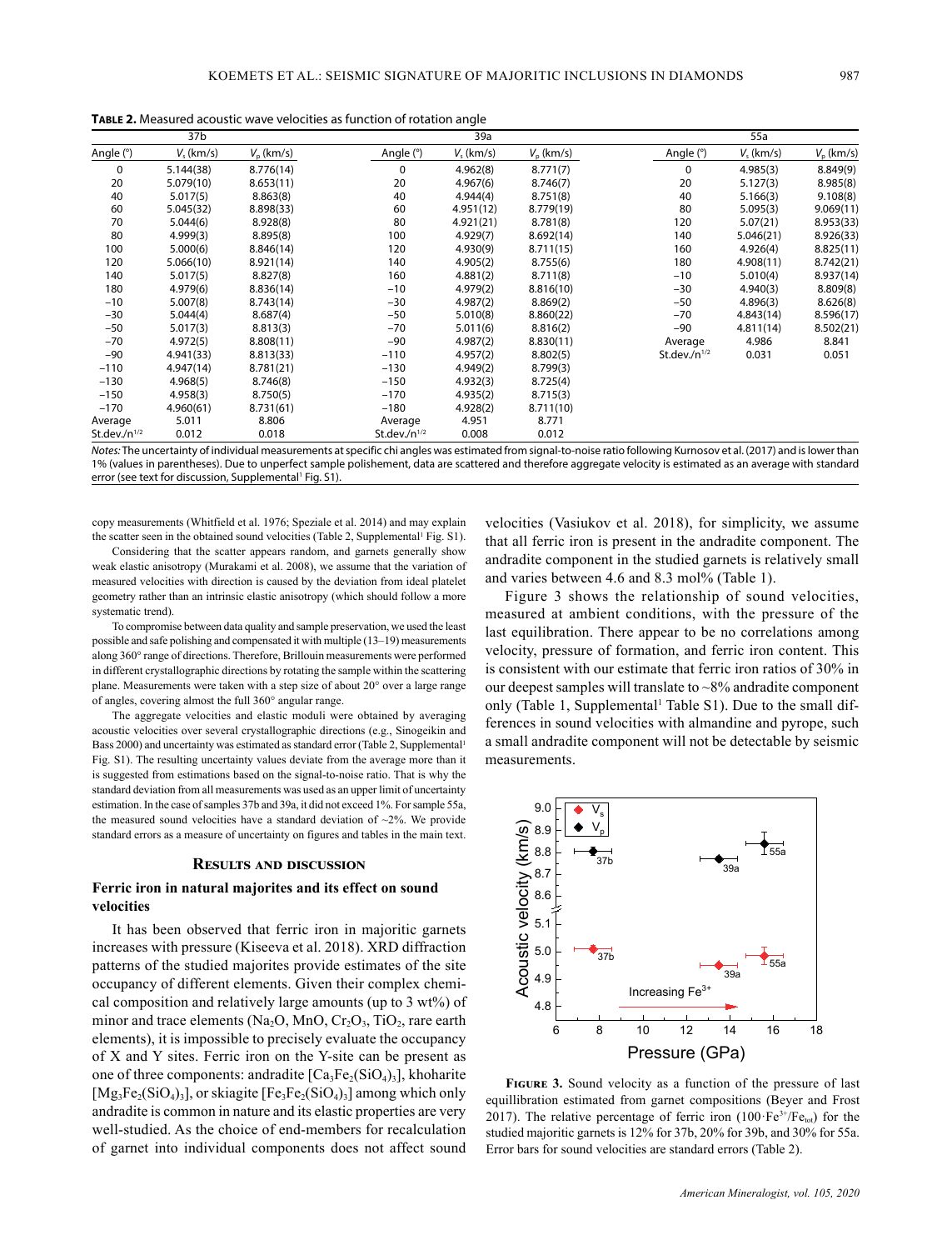|                             | Chantel et al. 2016<br>Pyrope $Mg_3Al_2(SiO_4)_3$ | Jiang et al. 2004<br>Andradite $Ca3Fe2(SiO4)3$                               | Arimoto et al. 2015<br>Almandine $Fe_3Al_2(SiO_4)$ | Liu et al. 2019<br>Majorite $Mg_3(MqSi)(SiO_4)$ | Kono et al. 2010<br>Grossular $Ca3Al2(SiO4)3$ |
|-----------------------------|---------------------------------------------------|------------------------------------------------------------------------------|----------------------------------------------------|-------------------------------------------------|-----------------------------------------------|
| $K_0$ (GPa)                 | 172.0(16)                                         | 154.5(6)                                                                     | 172.6(11)                                          | 158(2)                                          | 171.5(8)                                      |
| $G_0$ (GPa)                 | 89.1(5)                                           | 89.7(4)                                                                      | 94.2(3)                                            | 83(1)                                           | 108.4(3)                                      |
| $\rho$ (g/cm <sup>3</sup> ) | 3.565(5)                                          | 3.843(5)                                                                     | 4.3188(2)                                          | 3.518(6)                                        | $3.599(6)^a$                                  |
|                             |                                                   | Notes: Numbers in parentheses indicate standard deviation used in this study |                                                    |                                                 |                                               |

**Table 3.** Literature data for elastic parameters of individual garnet end-members (Jiang et al. 2004; Kono et al. 2010; Arimoto et al. 2015; Chantel et al. 2016; Liu et al. 2019)

Notes: Numbers in parentheses indicate standard deviation used in this study.<br>ª Density estimation is based on reported data points, which were fitted with second-order Birch-Murnaghan equation of state.

## **Sound velocities of end-members and solid solutions**

Over the last decades, the elastic properties of upper mantle garnet end-members have been relatively well-investigated at physical conditions relevant for the Earth's interior, and are generally consistent with each other (Wang and Ji 2001). The complexity of natural garnet chemical composition necessitates the ability to transfer the elastic properties of individual endmembers to solid solutions (e.g., Chantel et al. 2016; Pamato et al. 2016). At ambient conditions, it has been shown that the elastic properties of the members of the pyralspite garnet series (pyrope-almandine-spessartine) are linearly dependent on the properties of the end-members (Erba et al. 2014).

In this study, we compared the measured sound velocities for the natural majoritic garnets with the sound velocities calculated from individual end-members. We calculated physical parameters (A), i.e., density and elastic moduli of our majoritic garnets as  $A = \sum_{i=1}^{N} m_i A_i$ . This approach involves the use of the molar end-member fraction (*m*i) and physical parameters of the *i*-th constituent  $(A_i)$ , which are listed in Tables 1 and 3, respectively. We then use the calculated physical parameters to determine

$$
V_{\rm p} = \sqrt{\frac{K + 4G/3}{\rho}}
$$

and

$$
V_{\rm s} = \sqrt{\frac{G}{\rho}}
$$

where *K* is the bulk modulus, *G* is the shear modulus and  $\rho$  is the density. The measured and calculated sound velocities are in good agreement (Supplemental<sup>1</sup> Table S2). This suggests that, at least at ambient conditions, the linear relationship between solid solutions and end-members observed for the upper mantle garnets can be extrapolated to majoritic garnets from the mantle transition zone.

Some experimental data exist on the elasticity of majoritic garnets at high pressure and high temperature (Pamato et al. 2016; Irifune et al. 2008), but the available data do not allow for a comprehensive evaluation of the effects of chemical variabilities on elasticity. The here-presented calculations are, therefore, performed for ambient conditions. The results can serve to guide future work but might need revision once more comprehensive data on the elasticity of majoritic garnets at conditions of the upper mantle become available. We note that few studies suggest more complicated mixing behaviors at high pressure and high temperature. For example, the elasticity of pyralspite garnets shows a more complicated behavior that cannot be approximated with a linear function (Du et al. 2015).

# **Implications for the seismic detection of pyroxenite in the deep upper mantle**

As confirmed by our measurements on natural majoritic garnets from the deep upper mantle and transition zone, majorite shows the highest elastic wave velocities among all major upper mantle phases. This opens the possibility that pyroxenitic or monomineralic garnet layers lead to a detectable seismic signature if they occur on length scales comparable to or larger than the seismic wavelength. Here, we use our results derived from natural deep mantle majorities to evaluate the possible seismic signal of majorite-rich regions. In particular, we modeled the seismic contrasts for a mineral assemblage expected at eclogitepyroxenite and peridotite-pyroxenite interfaces at 350 km.

For the purpose of our model, we considered a scenario with eclogitic rocks being in contact with the average peridotitic mantle (Fig. 4a). At the formation conditions of our garnet 39a (~13 GPa, 350 km depth), standard peridotitic mantle consists of 56 vol% of olivine, 10 vol% of pyroxene, and 34 vol% of garnet (Frost 2008). At the same depth, subducted eclogitic rocks are expected to have a volumetric abundance of majoritic garnets of 65% while the remaining fraction is occupied by pyroxenes and a negligible fraction of stishovite (Irifune et al. 1986). The elastic moduli *K* and *G* of these polymineralic isotropic aggregates (rocks) can be evaluated by averaging Voigt  $(M_V)$  and Reuss  $(M_R)$  bounds, which are formulated as  $M_V = \sum_{i=1}^{N} M_i f_i$  and  $1 / M_{\rm R} = \sum_{i=1}^{N} f_i / M_i$  where *N* is the number of different minerals in the aggregate,  $f_i$  and  $M_i$  are the volume fractions and elastic moduli of the *i*-th constituent (Avseth et al. 2010).

Isotropic velocities of the minerals considered in our modeling are listed in Supplemental<sup>1</sup> Table S2, while assumed volume fractions are reported in Supplemental<sup>1</sup> Table S3. Since the herereported measurements were performed at room conditions only, we do not have any constraints on the pressure- and temperaturedependency of the elastic properties of our samples. Therefore, we restrict our calculations to ambient conditions. Our modeling, however, accounts for variations of stable mineral assemblages with depth. The chemical composition and, as a consequence, the elastic properties, assumed for the modeled garnets reflect their geological context. Peridotitic garnets have a higher Mg# [molar Mg/(Mg+Fe), usually >0.8], and contain relatively small amounts of Ca (up to  $4-5$  wt% CaO) and very high amounts of Cr (up to 20–25 wt%  $Cr_2O_3$ ) when compared to eclogitic garnets that contain <1 wt%  $Cr_2O_3$  and up to 20 wt% CaO (Sobolev et al. 1973). Calcium, chromium, and Mg# are the main discriminators between the two types of garnets, however, in addition to these, garnet compositions also differ in the concentrations of Ti, with eclogitic garnets containing up to a few percent  $TiO<sub>2</sub>$ .

Pyroxenitic garnet is intermediate in its composition between peridotitic and eclogitic garnets, and usually exhibits interme-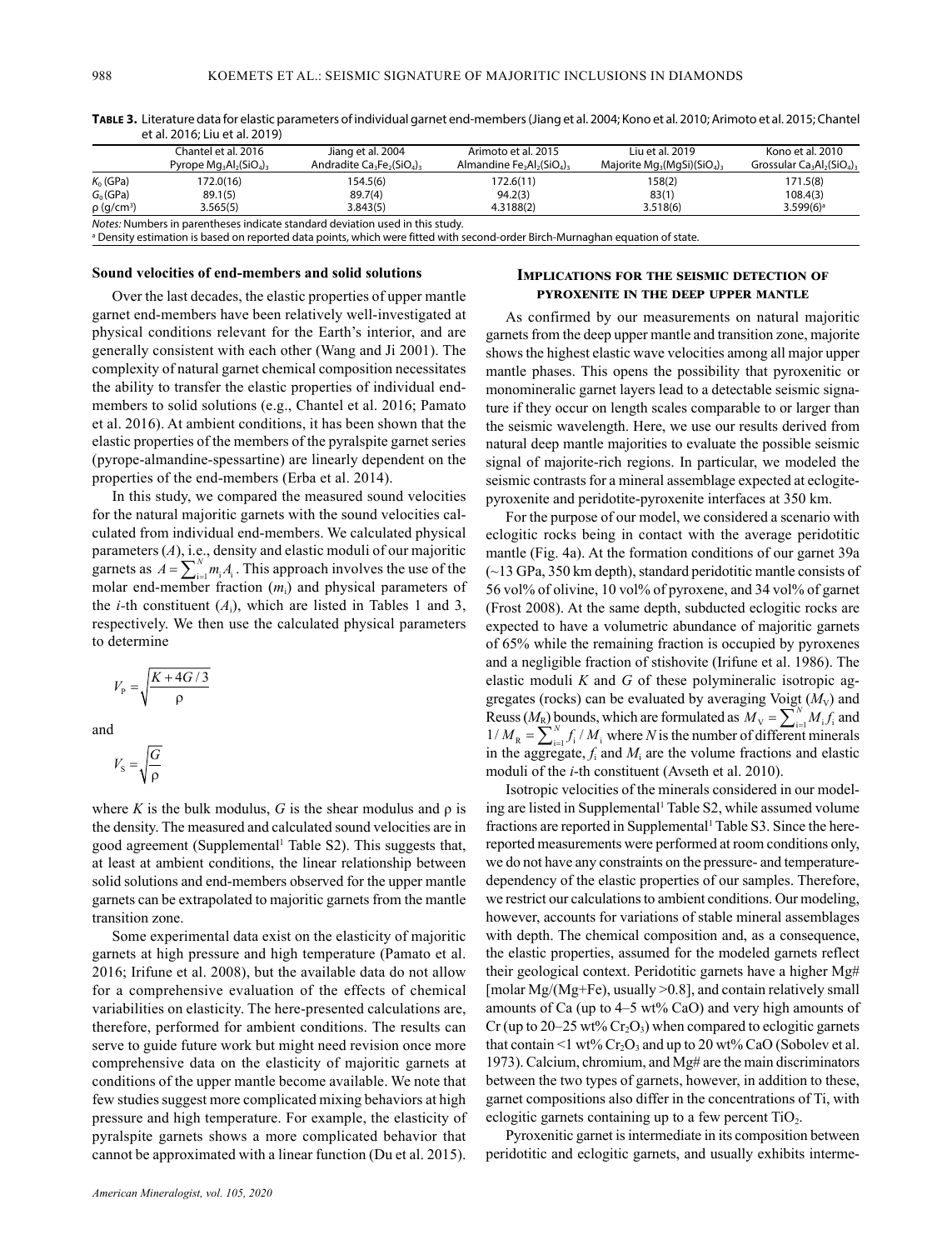

**Figure 4.** Illustration of the seismic velocity and impedance contrasts expected in a scenario where a pyroxenitic majorite layer forms through the reaction of peridotite/pyrolite with eclogite/metabasalt. (**a**) Cartoon to illustrate the formation of a pyroxenitic majorite layer at the interface between eclogite and peridotite. The modeled seismic impedance contrasts at the boundaries between peridotite and pyroxenite (red) and pyroxenite and eclogite (orange) are given in the figure. Modeling has been done for typical mantle assemblages expected at 350 km (median depth of origin of our majorite inclusions), but using elastic properties and densities at ambient conditions. (**b**) Compressional and shear wave velocities of the three natural majoritic garnets measured in this study (black solid diamonds) in comparison to the expected seismic velocities for peridotite/pyrolite (green diamonds) and eclogite/metabasalt (blue diamonds). "Depth of formation" in **b** refers to the depths at which the here-studied garnets likely formed in Earth's mantle. The seismic wave velocities of peridotite/pyrolite and eclogite/metabasalt were calculated using ambient conditions elastic properties, but employing a mineralogy expected at the respective depths. See text for more details.

diate CaO concentrations, low Cr-concentrations (similar but slightly higher than eclogitic garnet), but lower Ti and high Mg#, more characteristic of peridotitic garnets (Kiseeva et al. 2013, 2016).

As a result, the pyrope, grossular, almandine, and Cr-bearing knorringite/uvarovite components significantly differ for the three types of garnet. Peridotitic garnets contain a significantly larger proportion of pyrope  $[Mg_3Al_2(SiO_4)_3]$  and uvarovite  $[Ca_3Cr_2(SiO_4)_3]$  components and are poorer than eclogitic garnets in grossular  $[Ca_3A_2(SiO_4)_3]$  and almandine  $[Fe_3A_2(SiO_4)_3]$ components. Pyroxenitic garnets are high in pyrope and low in uvarovite.

Our results only serve as an indication of whether pyroxenite could be detectable by seismology. Resulting physical properties of the modeled mantle rocks are listed in Table 4. As expected, we found that both P- and S-waves propagate faster

**Table 4.** Physical parameters and acoustic velocities of pyroxenitic, peridotitic, and eclogitic mantle rocks calculated at ambient conditions, but employing the mineralogy expected at the pressure of formation  $P_{form}$  of the here-measured garnets (also see Supplemental<sup>1</sup> Table S3)

| $P_{\text{form}} = 8 \text{ GPa}$  | $\rho$ (g/cm <sup>3</sup> ) | $K_{VRH}$ (GPa) | $G_{VBH}$ (GPa) | $V_{\rm o}$ (km/s) | $V_{s}$ (km/s) |
|------------------------------------|-----------------------------|-----------------|-----------------|--------------------|----------------|
| Pyroxenite                         | 3.774(5)                    | 167(1)          | 94.6(5)         | 8.81(2)            | 5.01(1)        |
| Peridotite                         | 3.418(2)                    | 133(2)          | 79.8(7)         | 8.37(3)            | 4.83(2)        |
| Eclogite                           | 3.468(2)                    | 142.0(14)       | 84(1)           | 8.55(3)            | 4.92(2)        |
| $P_{\text{form}} = 13 \text{ GPa}$ |                             |                 |                 |                    |                |
| Pyroxenite                         | 3.738(5)                    | 165(1)          | 91.5(5)         | 8.77(1)            | 4.95(1)        |
| Peridotite                         | 3.455(2)                    | 140(2)          | 81(1)           | 8.48(4)            | 4.85(2)        |
| Eclogite                           | 3.620(3)                    | 150(4)          | 86(2)           | 8.56(8)            | 4.88(6)        |
| $P_{\text{form}} = 16 \text{ GPa}$ |                             |                 |                 |                    |                |
| Pyroxenite                         | 3.701(5)                    | 166(3)          | 92.2(10)        | 8.84(5)            | 4.99(3)        |
| Peridotite                         | 3.615(8)                    | 167(2)          | 97(1)           | 9.06(5)            | 5.19(3)        |
| Eclogite                           | 3.719(4)                    | 166(3)          | 92(1)           | 8.81(3)            | 4.97(2)        |

in pyroxenite than in both bulk-rock peridotite and eclogite at ambient conditions. Compared to peridotite,  $V_p$  and  $V_s$  in our pyroxenitic garnets are expected to be faster by 3.3(5)% and 1.9(6)%, respectively. This is because 66 vol% of a peridotite consists of olivine and clinopyroxene at 350 km depth. In these two minerals, seismic waves propagate at lower velocities than in peridotitic garnet, which constitutes the remaining volume of the bulk rock. Given a large enough thickness of the possible pyroxenitic garnetite layer, velocity differences to ambient peridotitic mantle are expected to be seismologically detectable (Wit et al. 2012). When olivine transforms to wadsleyite at approximately 410 km depths, the situation changes in that pyrolite will become seismically faster by about  $2.3(8)\%$  in  $V_p$ and  $3.8(8)\%$  in  $V_s$  than pyroxenite.

Similarly, the velocity contrast between eclogite/metabasalt and pyroxenite ranges from 1.3(13)% in S-wave velocities to 2.4(10)% in P-wave velocities. Unlike peridotitic garnet, eclogitic garnet has similar  $V_p$  and  $V_s$  as pyroxenitic garnet because of its high Fe content (28 mol% almandine), which lowers propagation velocities of both P- and S-waves. Therefore, the velocity contrast is only due to the presence of seismically slow Ca-clinopyroxene in the eclogitic rock. The seismic reflection coefficient, however, does not depend on the velocity contrasts alone but is sensitive to the impedance contrast across an interface. Pyroxenite is denser than eclogite but also has higher bulk and shear moduli, which make it seismically faster. The impedance contrast across a possible pyroxenite-eclogite interface amounts to almost 6% for  $V_p$  and 5% for  $V_s$ , which might be strong enough for detection by seismology. The impedance contrast across a pyroxenite-peridotite interface for the mineral assemblage expected at 350 km depth is much higher and calculated to be about 12%  $(V_p)$  and 10%  $(V_s)$ . The impedance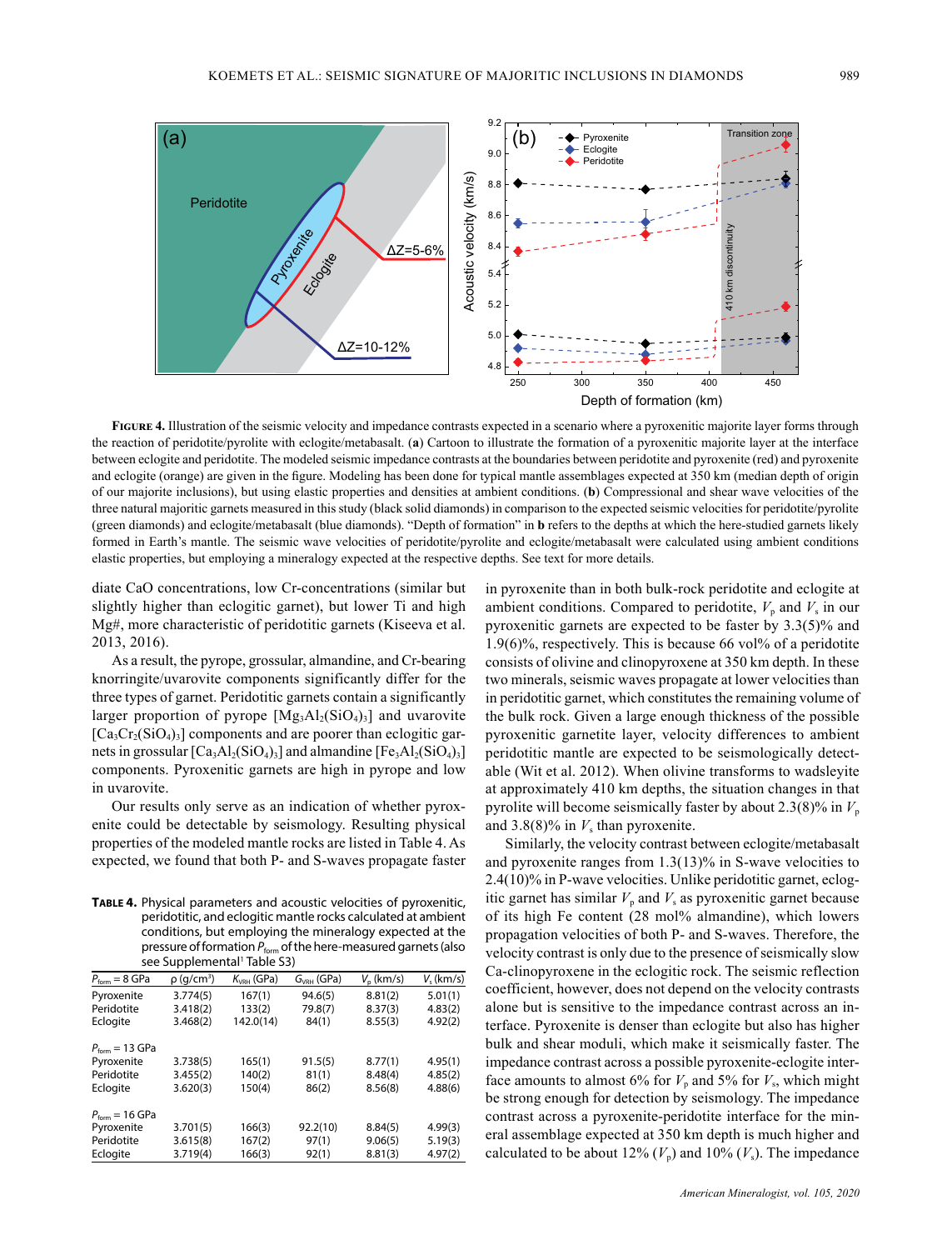contrast between pyroxenite and eclogite is expected to be strongly depth-dependent since it is sensitive to the pyroxene/ garnet ratio in eclogite.

Based on our modeling, a monomineralic majoritic garnet layer of sufficient size will be seismically faster, about  $3\%$  for  $V_p$ and 2% for *V*s, than both peridotite and eclogite above the transition zone, with the exact values being a function of depth. In the transition zone, the situation becomes more complicated with pyrolite becoming seismically faster than majorite-garnetite, due to the olivine-wadsleyite transition (Fig. 4). Throughout the transition zone sound velocities are increasing, with a sharp rise being observed at the transition zone lower mantle boundary. The composition of the rocks in that region remains debated (e.g., Irifune et al. 2008), with several recent studies suggesting an enrichment in basaltic lithologies throughout the mantle transition zone (Ballmer et al. 2015) and at the transition zone lower mantle boundary (Greaux et al. 2019). These findings are in good agreement with the possible presence of pyroxenites in the deeper regions of the Earth.

Although our measurements and modeling were performed at ambient conditions, these first results indicate that pyroxenite layers, predicted to exist at the interface of subducting slabs and ambient convecting mantle, could be detected seismologically at depth shallower than 410 km. Future experiments and modeling at elevated pressure and temperature conditions are, however, required to put tighter quantitative constraints on the seismic signature of pyroxenite in the deep mantle.

### **Acknowledgments**

We thank Johannes Buchen for providing wadsleyite elasticity data. We also thank Denis Vasiukov for comments and discussion. Many thanks to two anonymous reviewers for their valuable comments that significantly improved this manuscript and a special thank you to Fabrizio Nestola for editorial handling.

### **Funding**

This research was supported through the project "GeoMaX" funded under the Emmy-Noether Program of the German Science Foundation DFG (MA4534/3- 1). H.M. acknowledges support from the Bavarian Academy of Sciences. E.S.K. was supported by NERC grant NE/L010828/1. N.S. was supported by the IRTG "Deep Earth Volatile Cycles" grant (GRK 2156/1).

#### **References cited**

- Arimoto, T., Greaux, S., Irifune, T., Zhou, C.Y., and Higo, Y. (2015) Sound velocities of Fe<sub>3</sub>Al<sub>2</sub>Si<sub>3</sub>O<sub>12</sub> almandine up to 19 GPa and 1700 K. Physics of the Earth and Planetary Interiors, 246, 1–8.
- Avseth, P., Mukerji, T., Mavko, G., and Dvorkin, J. (2010) Rock-physics diagnostics of depositional texture, diagenetic alterations, and reservoir heterogeneity in high-porosity siliciclastic sediments and rocks—A review of selected models and suggested work flows. Geophysics, 75, A31–A47.
- Ballmer, M.D., Schmerr, N.C., Nakagawa, T., and Ritsema, J. (2015) Compositional mantle layering revealed by slab stagnation at similar to 1000 km depth. Science Advances, 1, 11.
- Beyer, C., and Frost, D.J. (2017) The depth of sub-lithospheric diamond formation and the redistribution of carbon in the deep mantle. Earth and Planetary Science Letters, 461, 30–39.
- Chantel, J., Manthilake, G.M., Frost, D.J., Beyer, C., Boffa Ballaran, T., Jing, Z.C., and Wang, Y.B. (2016) Elastic wave velocities in polycrystalline Mg3Al2Si3O12-pyrope garnet to 24 GPa and 1300 K. American Mineralogist, 101, 991–997.
- Canil, D., and O'Neill, H.St.C. (1996) Distribution of ferric iron in some uppermantle assemblages. Journal of Petrology, 37, 609–635.
- Du, W., Clark, S.M., and Walker, D. (2015) Thermo-compression of pyropegrossular garnet solid solutions: Non-linear compositional dependence. American Mineralogist, 100, 215–222.
- Erba, A., Mahmoud, A., Orlando, R., and Dovesi, R. (2014) Elastic properties of six silicate garnet end members from accurate ab initio simulations. Physics and Chemistry of Minerals, 41, 151–160.

Frost, D.J. (2008) The upper mantle and transition zone. Elements, 4, 171–176.

- 203, 549–555.
	- Contributions to Mineralogy and Petrology, 40, 39–52.
		- Speziale, S., Marquardt, H., and Duffy, T.S. (2014) Brillouin scattering and its Materials Sciences, 78, 543–603.
		- Stixrude, L., and Lithgow-Bertelloni, C. (2005) Thermodynamics of mantle minerals—I. Physical properties. Geophysical Journal International, 162, 610–632.
		- Tappert, R., Stachel, T., Harris, J.W., Muehlenbachs, K., Ludwig, T., and Brey, G.P. (2005) Subducting oceanic crust: The source of deep diamonds. Geol-
- Greaux, S., Irifune, T., Higo, Y., Tange, Y., Arimoto, T., Liu, Z.D., and Yamada, A. (2019) Sound velocity of CaSiO<sub>3</sub> perovskite suggests the presence of basaltic crust in the Earth's lower mantle. Nature, 565, 218–221.
- Hirschmann, M.M., and Stolper, E.M. (1996) A possible role for garnet pyroxenite in the origin of the "garnet signature'' in MORB. Contributions to Mineralogy
- and Petrology, 124, 185–208. Ickert, R.B., Stachel, T., Stern, R.A., and Harris, J.W. (2015) Extreme 18Oenrichment in majorite constrains a crustal origin of transition zone diamonds. Geochemical Perspectives Letters, 1, 65–74.
- Irifune, T. (1987) An experimental investigation of the pyroxene garnet transformation in a pyrolite composition and its bearing on the constitution of the mantle. Physics of the Earth and Planetary Interiors, 45, 324–336.
- Irifune, T., Sekine, T., Ringwood, A.E., and Hibberson, W.O. (1986) The eclogitegarnetite transformation at high-pressure and some geophysical implications. Earth and Planetary Science Letters, 77, 245–256.
- Irifune, T., Higo, Y., Inoue, T., Kono, Y., Ohfuji, H., and Funakoshi, K. (2008) Sound velocities of majorite garnet and the composition of the mantle transition region. Nature, 451, 814–817.
- Jiang, F.M., Speziale, S., Shieh, S.R., and Duffy, T.S. (2004) Single-crystal elasticity of andradite garnet to 11 GPa. Journal of Physics: Condensed Matter, 16, S1041–S1052.
- Kavner, A., Sinogeikin, S.V., Jeanloz, R., and Bass, J.D. (2000) Equation of state and strength of natural majorite. Journal of Geophysical Research: Solid Earth, 105, 5963–5971.
- Kiseeva, E.S., Yaxley, G.M., Stepanov, A.S., Tkalcic, H., Litasov, K.D., and Kamenetsky, V.S. (2013) Metapyroxenite in the mantle transition zone revealed from majorite inclusions in diamonds. Geology, 41, 883–886.
- Kiseeva, E.S., Wood, B.J., Ghosh, S., and Stachel, T. (2016) The pyroxenitediamond connection. Geochemical Perspectives Letters, 2, 1–9.
- Kiseeva, E.S., Vasiukov, D.M., Wood, B.J., McCammon, C., Stachel, T., Bykov, M., Bykova, E., Chumakov, A., Cerantola, V., Harris, J.W., and Dubrovinsky, L. (2018) Oxidized iron in garnets from the mantle transition zone. Nature Geoscience, 11, 144–150.
- Kono, Y., Greaux, S., Higo, Y., Ohfuji, H., and Irifune, T. (2010) Pressure and temperature dependences of elastic properties of grossular garnet up to 17 GPa and 1650 K. Journal of Earth Science, 21, 782–791.
- Kurnosov, A., Marquardt, H., Frost, D.J., Boffa Ballaran, T., and Ziberna, L. (2017) Evidence for a Fe3+-rich pyrolitic lower mantle from (Al,Fe)-bearing bridgmanite elasticity data. Nature, 543, 543–548.
- Lindsay, S.M., Anderson, M.W., and Sandercock, J.R. (1981) Construction and alignment of a high performance multipass vernier tandem Fabry-Perot interferometer. Review of Scientific Instruments, 52(10), 1478–1486.
- Liu, Z.D., Greaux, S., Cai, N., Siersch, N., Boffa Ballaran, T., Irifune, T., and Frost, D.J. (2019) Influence of aluminum on the elasticity of majorite-pyrope garnets. American Mineralogist, 104, 929–935.
- Murakami, M., Sinogeikin, S.V., Litasov, K., Ohtani, E., and Bass, J.D. (2008) Single-crystal elasticity of iron-bearing majorite to 26 GPa: Implications for seismic velocity structure of the mantle transition zone. Earth and Planetary Science Letters, 274, 339–345.
- Pamato, M.G., Kurnosov, A., Boffa Ballaran, T., Frost, D.J., Ziberna, L., Giannini, M., Speziale, S., Tkachev, S.N., Zhuravlev, K.K., and Prakapenka, V.B. (2016) Single crystal elasticity of majoritic garnets: Stagnant slabs and thermal anomalies at the base of the transition zone. Earth and Planetary Science Letters, 451, 114–124.
- Ringwood, A.E. (1991) Phase transformations and their bearing on the constitution and dynamics of the mantle. Geochimica et Cosmochimica Acta, 55, 2083–2110.
- Rohrbach, A., and Schmidt, M.W. (2011) Redox freezing and melting in the Earth's deep mantle resulting from carbon-iron redox coupling. Nature, 472, 209–212.
- Sinogeikin, S.V., and Bass, J.D. (2000) Single-crystal elasticity of pyrope and MgO to 20 GPa by Brillouin scattering in the diamond cell. Physics of the Earth and Planetary Interiors, 120, 43–62.
- Sanchez-Valle, C., Wang, J.Y., and Rohrbach, A. (2019) Effect of calcium on the elasticity of majoritic garnets and the seismic gradients in the mantle transition zone. Physics of the Earth and Planetary Interiors, 293, 1–5.
- Sinogeikin, S.V., and Bass, J.D. (2002) Elasticity of pyrope and majorite–pyrope solid solutions to high temperatures. Earth and Planetary Science Letters,
- Sobolev, N.V., Lavrent'ev, Y.G., Pokhilenko, N.P., and Usova, L.V. (1973) Chrome-rich garnets from kimberlites of Yakutia and their parageneses.
- application in geosciences. Spectroscopic Methods in Mineralology and